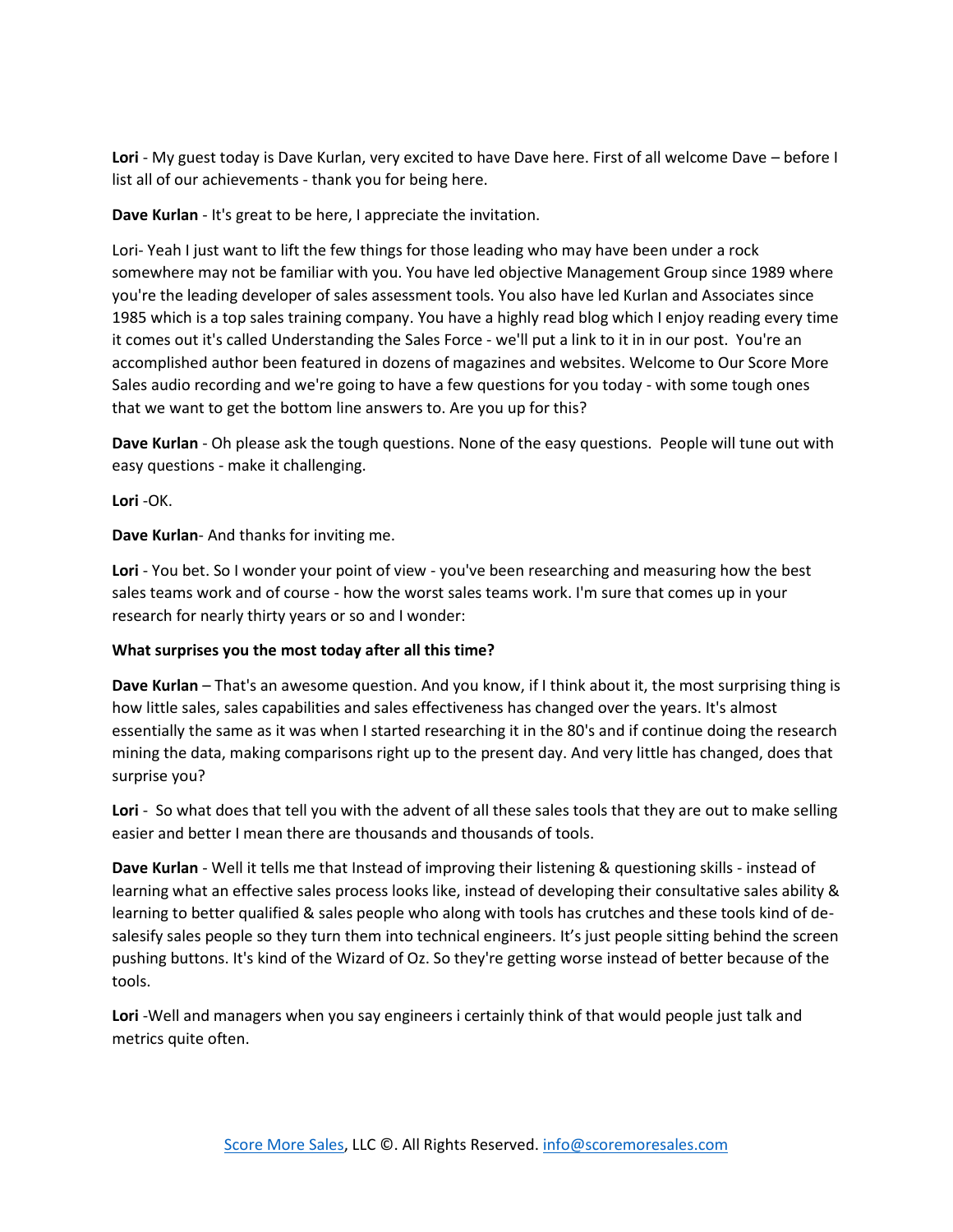**Dave Kurlan** - Yeah and there's nothing wrong with metrics - I love metrics - but regardless of what the metrics are it should be a systematic approach to getting to those metrics and managers should be supporting salespeople & coaching to get to those metrics that we should be having conversations around. What do our conversations sound like in order to get to those metrics - who just numbers It's tools and It's on. What do we have to do more effective it gets lost to these tools in my opinion but I'm sure you have an opinion about this too. You're also a sales expert what do you think?

**Lori** - I do. Well I think very highly of what you talk about because it's clearly a combination of science and art together. However, if you have the wrong people trying to develop the science and the art You still have a disaster and that's what I've been most impressed with and in learning more about your tools. You know, Harvard business school came out with an article recently and it was called the best ways to hire sales people and I noticed you created a blog post about it with another point of view. I'd love for you to share that as we talk a little more about:

## **What really are the best ways to hire sales people?**

**Dave Kurlan**- Well this happens a lot it's not just. Harvard (HBR) their blog comes up with a misguided piece on how to select sales people everybody with an opinion comes up with a misguided piece how to select sales people probably use their opinions are pretty accurate based on their limited self experience. So if you or I was a seasoned sales executive and we worked for a few companies over our careers and during that time we hired you know a hundred or 150 sales people and we ran five hundred interviews, maybe we think we were pretty good especially if we were in the right place and right time and we were part of a group machine and we have these perfect sales people. But that's pretty limited experience when you compare it to a million sales people and being able to see the good and the bad, being able to see how competencies and sales DNA play it out differently in different roles, in different markets with different challenges. So when you say hey I have done this five hundred times. Consider based on my experience i know what I'm doing but that experience is very limited compared to the much bigger picture and so when people express their opinion based on that limited experience it's not inaccurate. It's just doesn't apply to the real world. It's what they experience so it's not Harvard's fault or the authors fault that they get it wrong all the time it's just that they usually have an inflated opinion of what their experience means and they want to share it with the world. So all the power to them for wanting to share what they've done with the world. The problem is nobody getting these things to see if it's if it's accurate when you apply it and share it with the world and most of the time it isn't.

**Lori** -Yeah your response was that there are **three parts** to getting things right you must properly identify the selling environment and that it's the selling challenges not half that need to be identified and then the skill that are required to succeed and then once you've identified the required skills you can measure the sales person's capabilities and you have three categories for that was the basis of your research.

**Dave Kurlan**- Yes! So let's use a couple of examples. Suppose that we had something of a technical nature that was really expensive that was higher price than our competition. That could only be sold at the sea level & had really long sales cycle and it wasn't just something you could demo but it was pretty conceptual and complex. So for a sales person to succeeded, we need someone who already have the capability and had already done this successfully of call it on the C-level and selling something really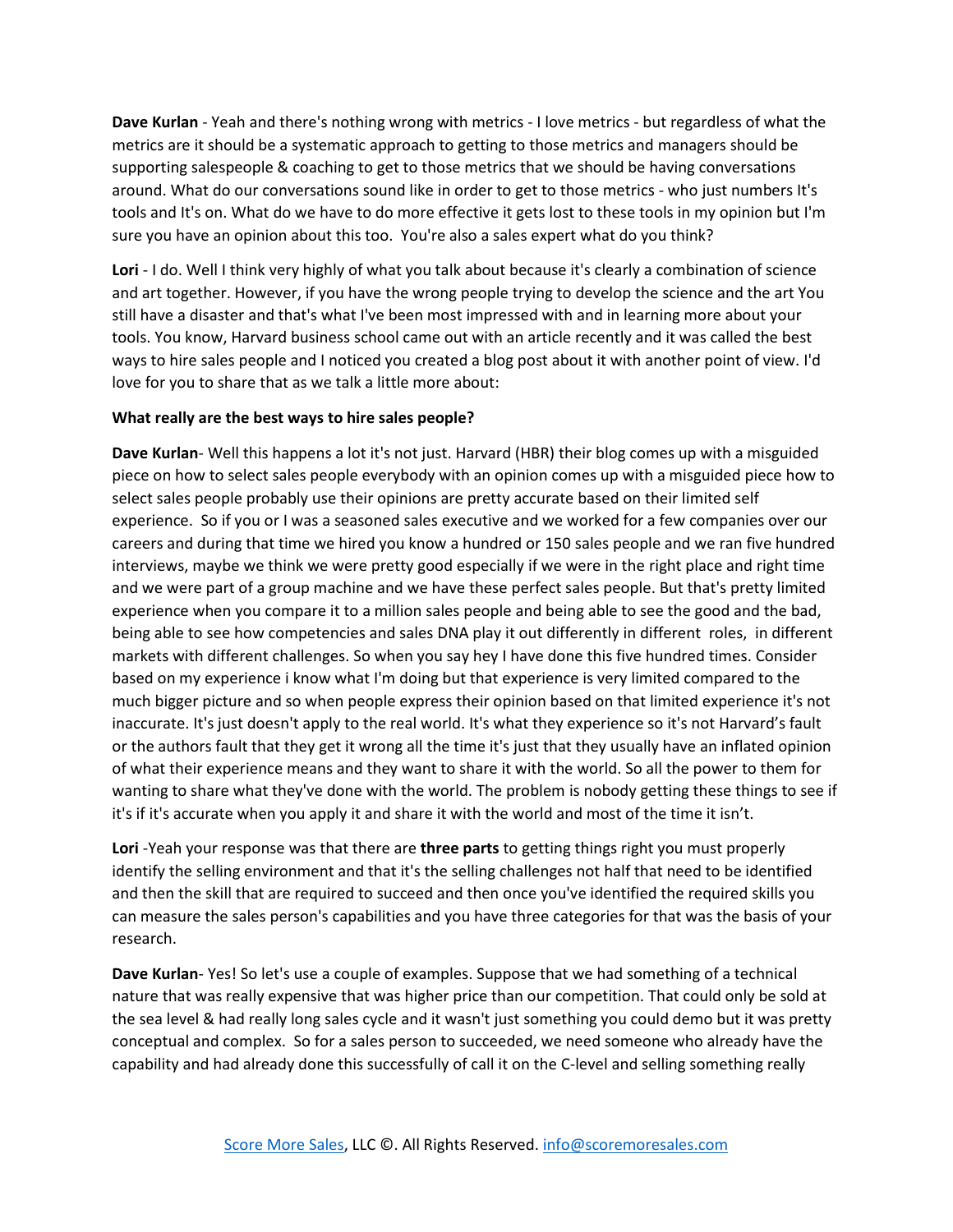expensive and selling something conceptual and selling something that was priced higher than the competition in very challenging situation but more than having the experience. i mean the experience is, this is where we need to cast them that people who had done that. But then just because they've done doesn't mean they were good at it. We have to look at their DNA - their sales-specific DNA and we've to look whether their sales specific DNA supports selling at higher amount of money selling something that's more expensive than the competition calling them the sea level selling something conceptual if a company is practicing the challenger sale being able to push back challenge conventional thinking.

So whatever it is that we decide is the challenge in this particular world in this particular business selling to this geography or vertical that we need to identify what they have to be able to do we have to look for people who've already done it now we've got to see whether their Sales DNA supports it. And we have to look at their competencies make sure to have the skills to go along with it and make sure that they have a proper level. So when we look at things like that HBR article which looked at tasks they need to be able to do, well those tasks were probably there those tasks probably didn't need to be done but almost anybody can do the tasks. It's the conversations that are so difficult the right conversations at the right time for the right reasons with the right people and in those conversations the right questions need to be asked and the right kind of conversation needs to occur. So almost any person who gets into sales has the personality traits that the people who align personalities look for enough can do the tasks that the people who focus on tasks look for but it's all the wrong stuff because tasks and personality traits aren't differentiators between good and bad sales people. They're common of all sales people and when we only look at the good ones we see these personality traits we see the ability to do these tasks and we mistakenly believe. Oh that's how you identify good sales people.

Lori – Right and are you still think managers being hired who were successful sales people and managers who are also selling still, (player/ coach) because I see that a lot.

**Dave Kurlan** – Yeah what you're seeing. I think that scale is unfortunately again it's another thing that in thirty years hasn't changed. Are you a good sales person so somebody wants to promote you, you're good salesperson somebody wants to recruit you and doesn't necessarily it's like saying Wow this person is a great soccer goalie. Let's make him our first baseman.

**Lori** – Yeah. If that doesn't make it that amazes me that it hasn't changed much in all these years. Because I've been involved in sales, B2B selling that long as well and it just amazes me.

**Dave Kurlan** – Yes. So for all of the companies and the executives in those companies that seems to get it. There's probably 99 more that don't seem to get it.

## **Lori** – Yes!

**Dave Kurlan** - The companies that really grasp capabilities that are suitable for the role are in the definite minority here. it's just dwarfed by all the executives in the companies that don't get it because they were in the right place at the right time when they work for a big company they work for the market leader their experiences kind of doesn't matter who throw into these roles because they're going to succeed. You don't really think they're succeeding. Because of the company they work for.

**Lori** – You know I was thinking in my days of sales management. I thought I was pretty good interviewing and of course we hired by gut - that's great I was never better than 50% accurate in terms of identifying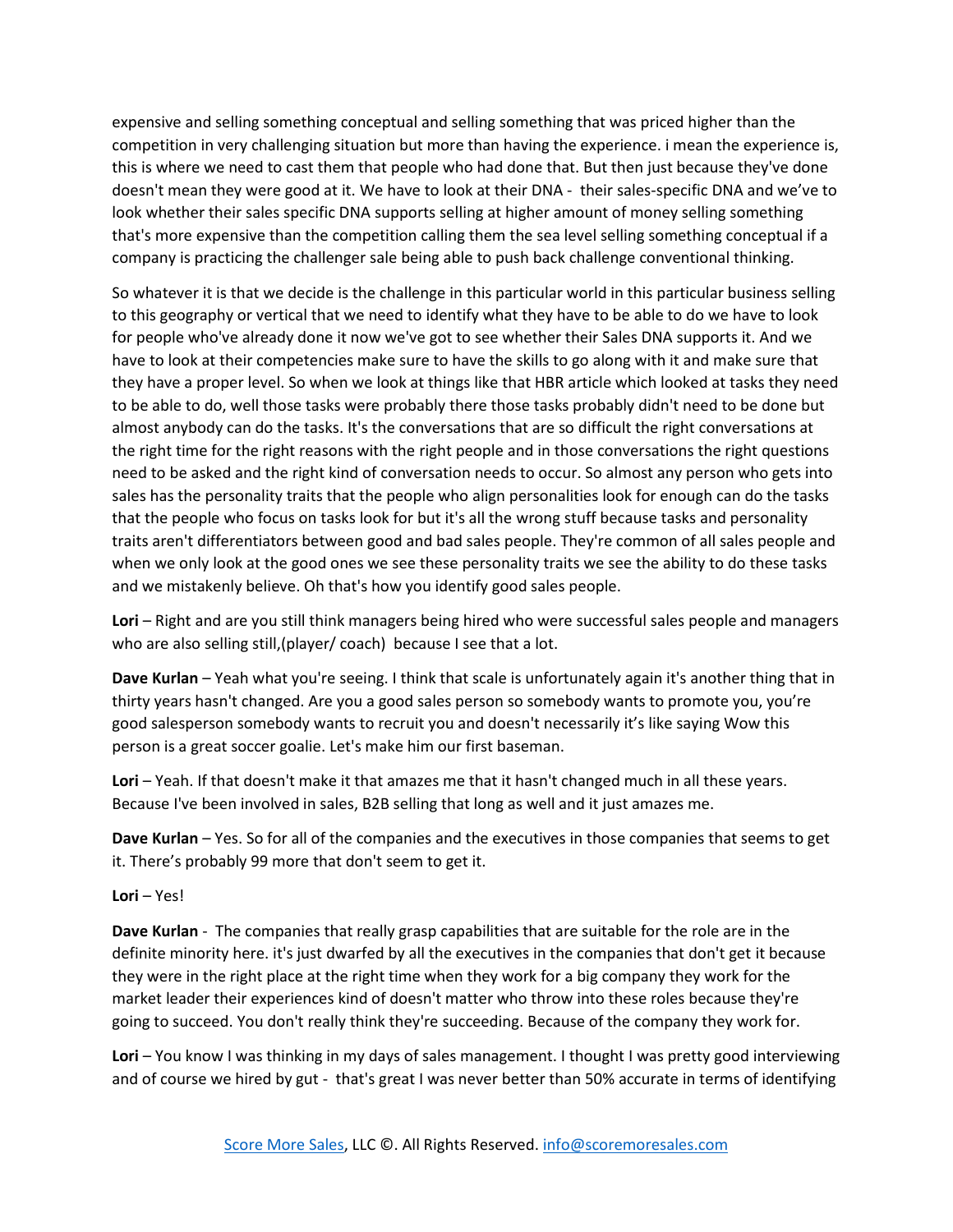the right sales reps to bring on board and to me after doing those hundreds of hires as you were talking about you think that You'd be really good at something like that fifty percent is nothing to be proud of I don't think in terms of the success ratio. What do you think?

**Dave Kurlan** - i think it's better than the ones who get it right twenty percent of the time. You know. Everything's relative you know so by comparing it to a worse number it looks pretty freaking good and if we're comparing it to a better number. Yeah it's not as good.

I was talking with a guy last week and he's going to scale the sales organizations he is at ten and they want to go to fifty right away and we're talking about whether or not OMG's sales candidate assessment would make sense for him and he was clearly a guy who's pretty impressed with himself and has hired sales people before scaled sales organizations before and there was pressure on him to use OMG the private equity firm that owned stuff wanted them to comply with the rest of the companies in the portfolio are doing and you know he's pretty much agreed that what worked when he was hiring sales people one at a time using his own instincts might not work when it's scaled out a month and sales managers you know. That a tool this predictive and accurate might be useful to help sales managers accomplish what he personally has accomplished and he wanted to try it on. Two candidates that he was looking at to run EMEA, these would be sales who had hired sales managers and sales people and I said and how would you react when these first two assessments come back and they suggest that your candidates might not be recommend? He said well I wouldn't be very happy about that he's about to pick that one out. It's him or what if it does He said I'd need to go in a different direction. So of course he ran the two assessments and he's too close for eight V.P. candidates and neither of them know where that one lacked commitment which is a huge red flag and. Warning. It shouldn't go anywhere near that campaign and the other one was weak a weaker candidate just didn't have the competencies and of course he reacted badly. How could that be - you know I interviewed these people myself their background and that's one of the beautiful things about the science behind sales selection that you can only learn so much about candidate when you interview them. You can't get inside them. You can only get what they're willing to give you and they may have had a nice track record that may have had some nice experiences but that doesn't mean they can do this job today the way that. Someone needs it done.

So that's kind of the power of the science behind sales selection in that the science doesn't lie and science doesn't exaggerate and Science doesn't misinterpret. You know once you have a million rows of data the science is pretty solid &predictive and it says when these combinations of factors exist a sales person, a sales manager, or a sales leader will succeed in this role and when this other combination of factors exist and these people won't succeed in the role and we don't want to waste any time interviewing offering a job and on boarding someone who we already know based on science isn't going to succeed.

Lori – Right and the science helps us from falling crazy for the person that we interview because they're saying all the things we want to hear. I love how you can assess them first and then know who to spend more time with I think that makes so much sense and yet it seemed counterintuitive to some people who haven't done it  $-$  it's a great idea.

**Dave Kurlan** – Yeah that's the biggest mistake the sales managers and sales people makes is they go through this entire interviewing process where even if you get a resume in talks somebody on the phone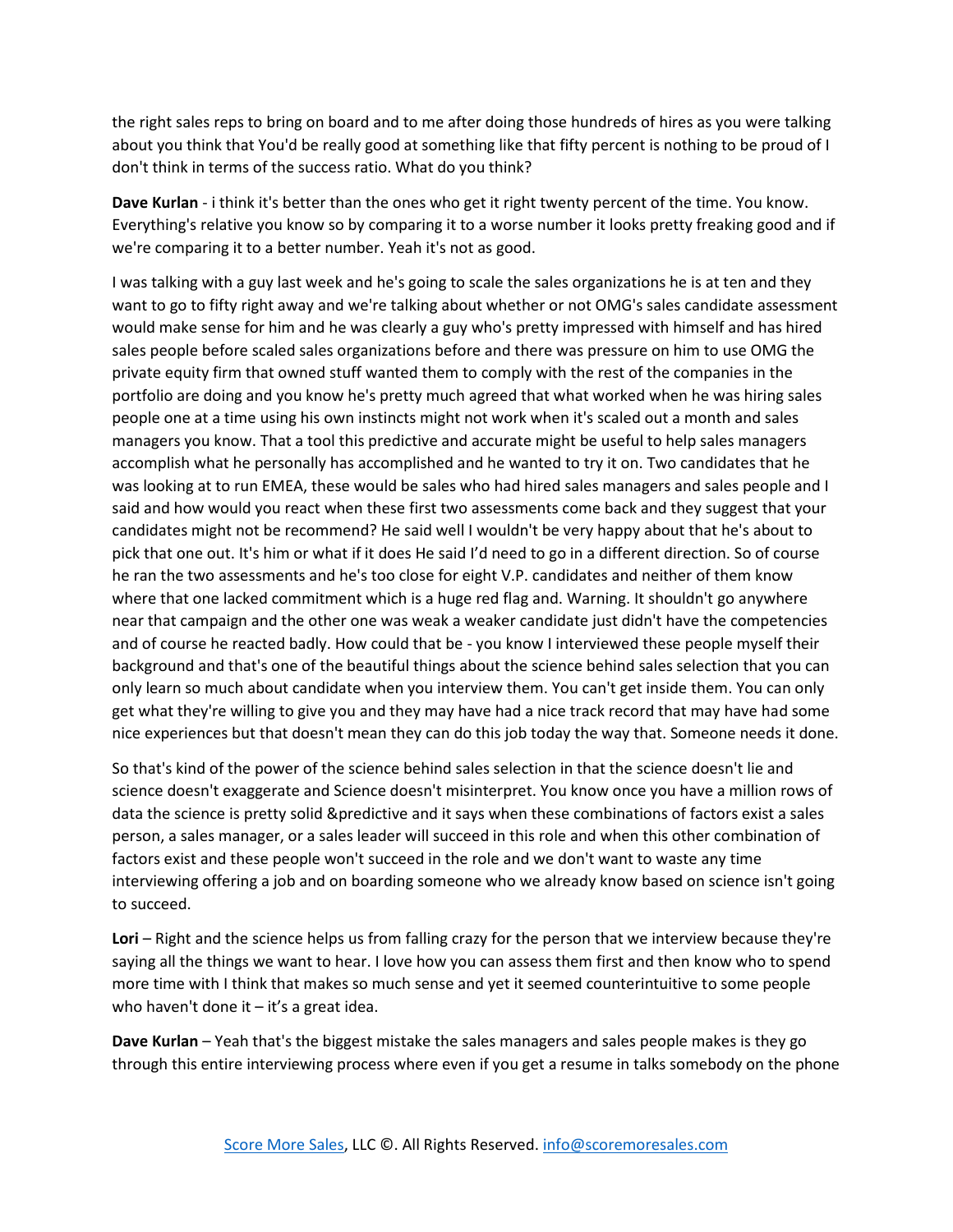brought them in for a couple of interviews and everybody loves them and then they say OK let's assess. It's not going to matter at that point what the assessment says they are so invested in the candidate. And they love them so much that they won't heed any warnings. And they won't follow any recommendations unless the recommendations validate the decision they've already come to so when you assess early in the process and just use it to disqualify the candidates that won't succeed in the world.

You already know this person doesn't have the capabilities or doesn't have the Sales DNA. isn't properly motivated to succeed in this role with its challenges. Let's not waste any time reviewing the interview. Let's not waste any time trying to get him on the phone. Let's not waste any time flying out to the candidate. Let's move on with the candidates that will succeed in the world and it's pretty simple. It's pretty logical but it's different from what a lot of sales leaders have done. Sales leaders tend to be. What's the word? Uncomfortable with change.

**Lori**- There you go. So the smart thing is to assess early. Assess early and save time save energy save what do you think everyone's time. Yeah it's absolutely. So another topic I was interested in your opinion on how people said they don't teach sales in school and yet now there are universities that have some kind of a degree or certificate there's are even schools now that have a major in sales and I wonder from your standpoint I'm sure you probably think in some ways that maybe great. I don't know because we never talk about this but in another way if they're not using science as the foundation.

**I am curious to know what you think they are teaching about sales in colleges and universities?** Do you have any involvement in any of the university programs?

**Dave Kurlan** – I do. I'm getting paid by universities a lot and have a few thoughts on this I think it's great when any program includes a sales component even if it's not a sales course or a major in sales. But that's college. I mean my thirteen-year-old son when they have a career day at school - when they have conversations about what you could be when you grow up "Sales Professional" isn't even on the list. Same thing in high school. Sales is not an acknowledged profession. It's crazy. So when they do offer it in college I think it's awesome but they tend to teach it out of those academic textbooks that are written by psychologists who are teaching sales in universities who have little to no experience in the real world. When the marketing courses include sales when somebody actually offers a sales entrepreneurship course I don't think it's that anything remotely connected to what's actually happening. So I think there's a bunch of all the outdated misguided theory they guys taught about psychology buying and selling and it isn't grounded in what really happens up there so whether they teach it from the science or bring practitioners in. Speak. Each week a new practitioner or a different practitioner comes in and offers a real world experience and they demonstrate it and role play anything's got to be better than what they're doing in college because kids are coming out of school even when they've been in these courses not having a clue.

We had an intern here this summer - he was taking a sales and marketing course at his college. And for his internship he got to sit in on every one of our meetings. The very first day that he sat in on the first meeting, he learned more in that one meeting then he learned in three years of his college major in marketing. They're just not getting it done in school.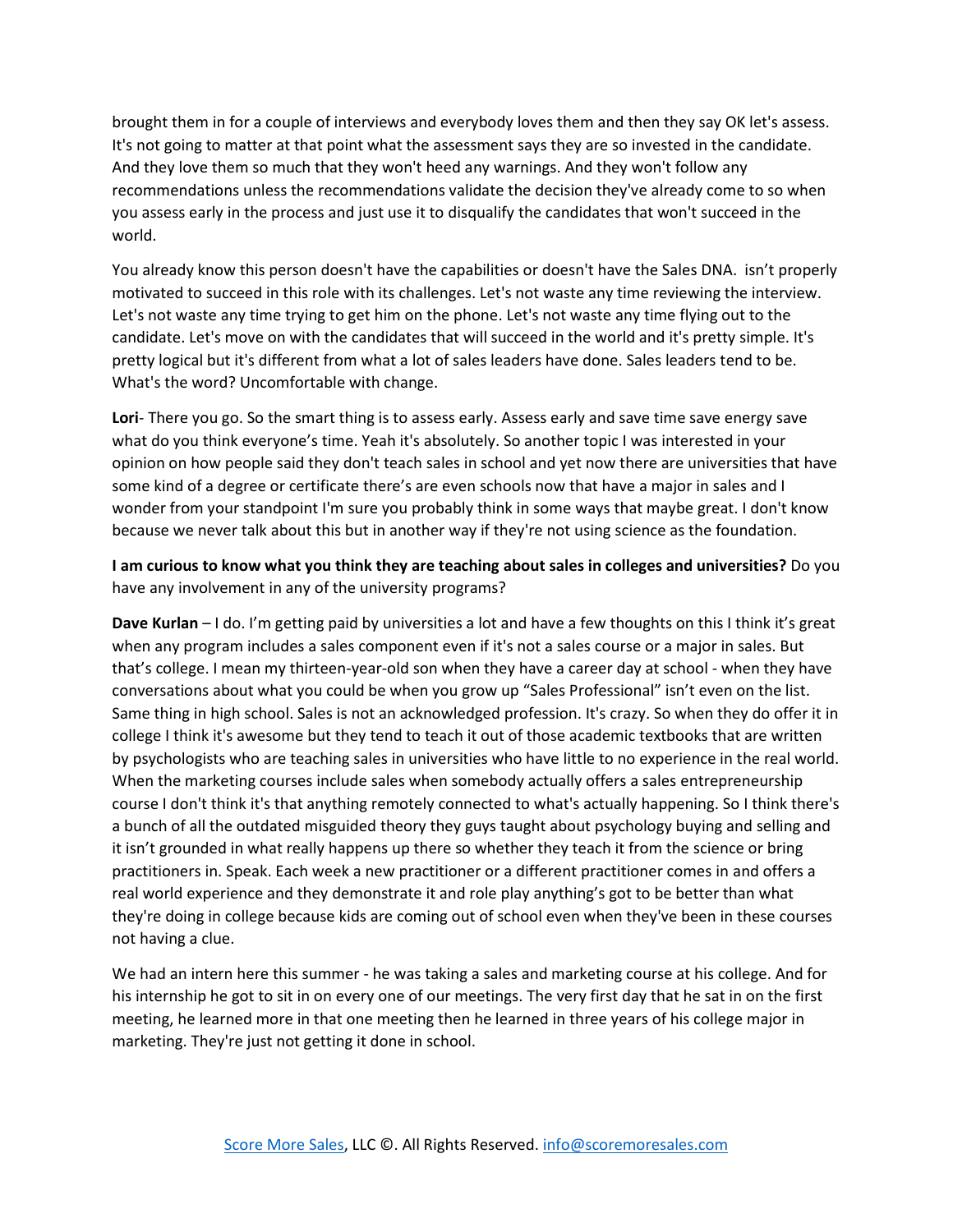**Lori** – Yeah. That's unfortunate I know it would also help to get more women into sales roles if there is a good academic program you know - a good universal program. Because that's something that I see also lacking in most of the industries that we work in. So you're right no one says hey I want to be a professional sales person when I grow up.

**Dave Kurlan** – Yeah even after all these years it's still not considered an honorable profession. Because when the sales they think of car sales people insurance salespeople and retail sales people and in home "scam you for much money they can get" you know one call closers. They have no concept of all the B2B selling that's going on. Most people never experienced that in their entire life and that's the most professional sales. So if sales isn't even considered honourable, people go to do school without even the thought they could end up in sales. Most people end up in sales by accident not on purpose.

**Lori** – Right. So Dave final question: **What do you think the future holds?** You think people will rebel against all the tools and focus on outcomes you think they'll get more into the science of what really works or What do you see you see anything changing.

**Dave Kurlan** – It's a great question. You know if history is a predictor of the future then nothing's going to change. Nothing's change for thirty years even though selling as a profession has changed dramatically just in the last eight years selling as a population of skilled workers those skilled workers haven't improved in the last thirty years so history would suggest once again nothing's going to change and you know that's an exaggeration too because in the companies that hire you. Companies that hire me. Things change dramatically. So I think what's not going to change is they'll continue to be a huge percentage of companies that they don't get outside help and don't figure it out and those sales people continue to sell to the dark ages where isn't the companies that reach out to an expert get your help or get my help or get somebody's help they'll make drastic changes because they'll see it they'll get it. They're paying for it and they'll benefit from it.

Lori – That's great well I would love It. You know I sure hope though but like you I see some of the same thing that I saw thirty years ago and I see over and over the same mistakes happening in different companies whether they're traditional companies or they're more technologically savvy. I see a lot of the same mistakes and I hope that there is a way that we can you know better get the word out and you know better work with more companies. So I guess you need to scale somehow Dave you need to be bigger and. Get your tools out to more companies to provide I think it's one of the thing that I firmly believe in and I've seen the result of that and so I'm just hoping that people will look outside of their organizations for more answers and not just keep doing the same old thing and looking for new results of because that is insanity.

**Dave Kurlan**- it is so much and I sure hope.

**Lori** – So how can people get a hold of you? Can you give us how to reach your blog and how to reach you?

**Dave Kurlan** – Sure. The blog i[s OMG hub.](http://omgqlink.com/blog/1509?DistNum=372) OMG as in OH MY GOD. So OMG is for Objective Management Group.

**Lori**- Fantastic! Well thanks for all you've done for the professional B2B selling it's quite an honor to get your feedback and get your thoughts. I hope we have the opportunity to this again.